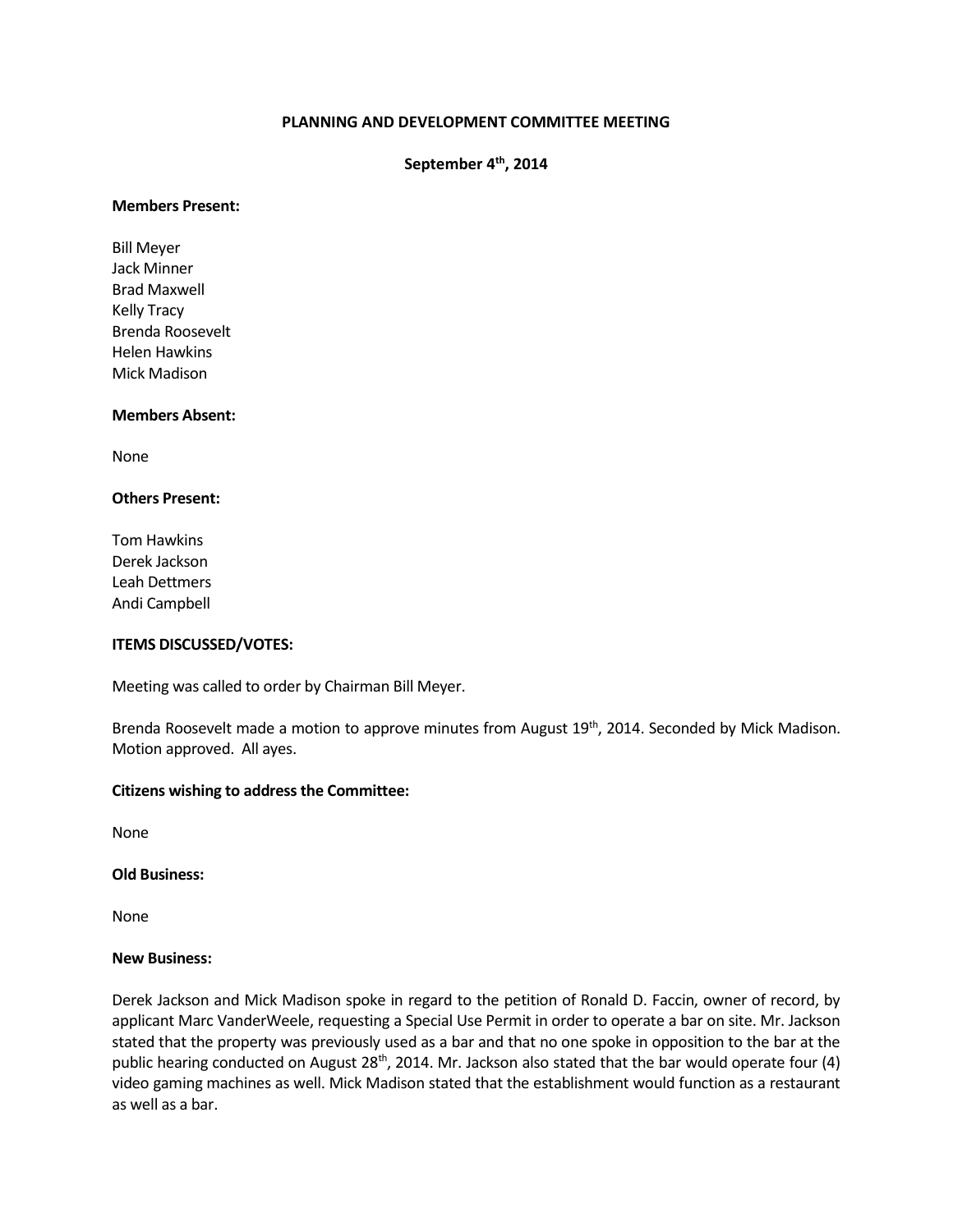Brenda Roosevelt made a motion to approve Resolutions, Zoning Board of Appeals' Findings of Fact, and Recommendations for zoning file Z14-0031. Seconded by Jack Minner. Motion approved. All ayes.

Mick Madison stated that the owners of the bar did not realize that they were required to apply with the County for a Special Use Permit in order to operate a bar, and that the current application process takes too long. Mr. Madison recommended that if an existing business changes hands, but not use, they should only be required to seek approval from the Planning and Development Committee and bypass County Board in order to expedite the process. Kelly Tracy stated that Mr. Madison's proposal could create legal problems, but perhaps he could come up with a proposal to expedite the application process in a manner consistent with state law.

Tom Hawkins stated that he's seen some operators lease the business to a new owner as a way around the process. Jack Minner stated that he understands it can be frustrating to have to wait to get a business underway, but that a month is not an extremely long period of time. Mr. Jackson stated that, per the ordinance, we have to give a fifteen-day public notice, and that this, coupled with the other committees the request will have to go before, extends the wait period.

Derek Jackson stated that we used to process about 150 zoning hearing a year, and that we are currently down to about fifty. He stated that this is a direct result of the changes the department has made over the past few years in deregulating certain items the department felt overbearing or useless. Mr. Jackson also stated that the department has been looking into ways to expedite the process, but it is bound by state statutes and the Madison County Ordinance.

Mick Madison made a motion to approve the Acceptance of Streets into Township Highway Maintenance System for Wildlife Trail in Saline and North Nine Drive in Hamel. Seconded by Kelly Tracy. Motion approved. All ayes.

Tom Hawkins said that the Community Development Dept. is requesting a \$50,000 grant in order to improve the drainage in Eagle Park as the ditches are not adequate to handle the amount of rainfall in the area. The original \$50,000 was supposed to cover the digging and placement of dirt, as it had not yet been disclosed that there was still a large lead problem. Mr. Hawkins stated that no one can improve the ditches currently, as they are heavily contaminated with lead. Mr. Hawkins explained that the Resolution would authorize the Planning and Development Department to fund the additional cost of handling and disposing of the leadcontaminated dirt.

Brenda Roosevelt made a motion to approve the Resolution authorizing additional funds to the Eagle Park Drainage Project. Seconded by Jack Minner. Motion approved. All ayes.

Leah Dettmers requested approval to dispose of chemical in the environmental lab, which recently close. She said a proposal was submitted by Heritage, which is an IEPA approved disposal firm located in Wood River. Mrs. Dettmers stated that clean-up would be done after hours, when the public is not present. Mr. Hawkins stated that the SIUE Engineering Department has photographed the lab equipment to see if any can be sold or donated.

Jack Minner made a motion to approve the Purchase Request for Lab Hazardous Materials Disposal. Seconded by Helen Hawkins. Motion approved. All ayes.